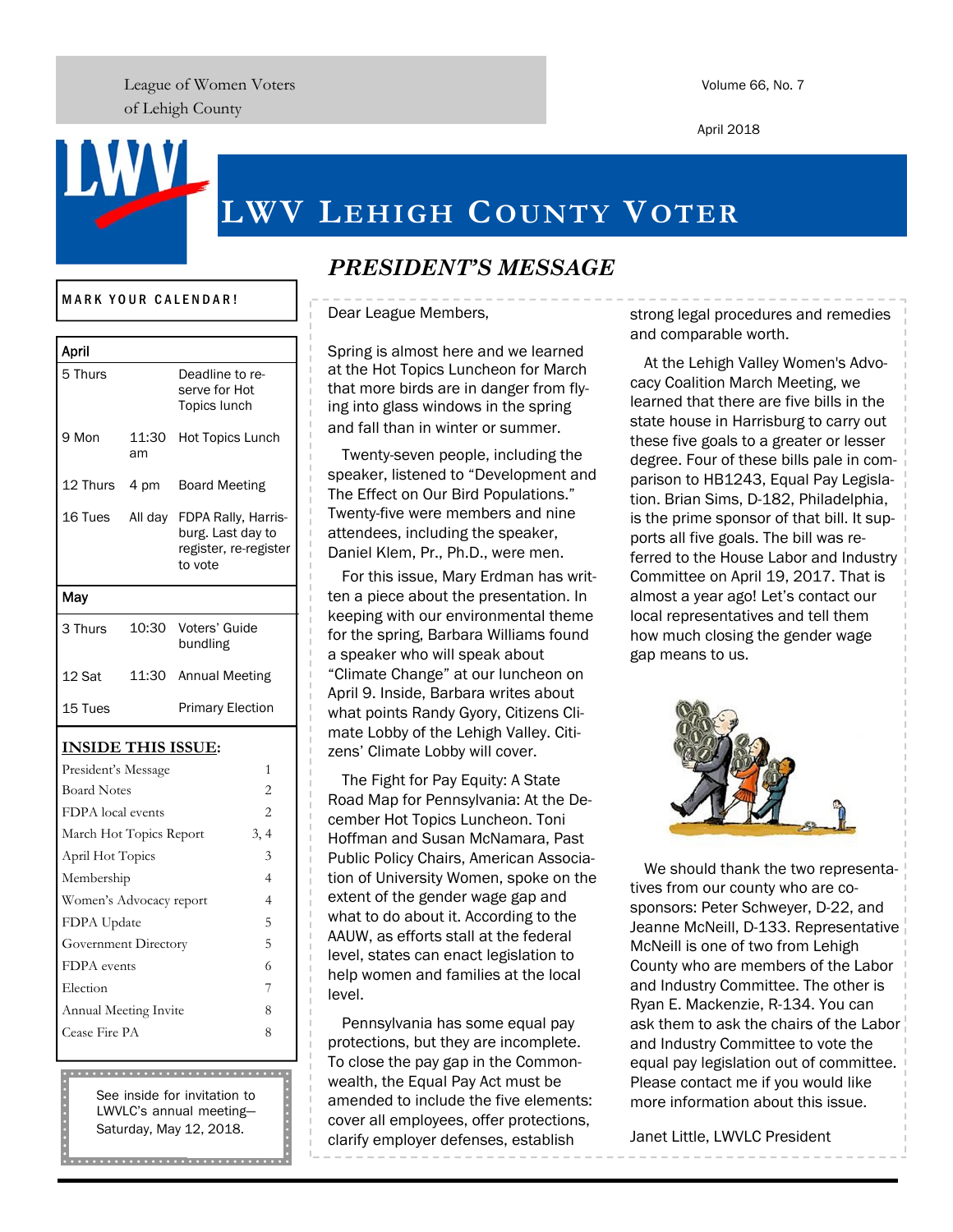### **BOARD NOTES**

The Board of Lehigh County League of Women Voters met Thursday March 8 , 2018, at the Woodlands Personal Care Home. Here are the highlights of the meeting.

Barb Williams and Mary Bongiorno presented the proposed budget for 2018-19 year. Our estimated income for next year will be \$8,860 and our estimated expenditures will be \$8,860. The proposed budget will be presented for a vote at the Annual Meeting in May.

Barb Williams, Treasurer, presented financials for the month of February. The balance for the month ending

February 28 was \$20,255.

Jan Little will join a conference call with other state members to discuss the state league's voters guide, Vote411. Barbara Williams shared information about the call with counterparts in the Northampton County League. Our main concern is that the word limit on Vote411's bio form will match the word limit set by The Morning Call.

Ann Bartholomew and Kaitlyn Moyer are close to completing the 2018-19 Government Directory. Bids for the printing will go out shortly.

The Lehigh County and Northamp-

ton County Leagues will put on a joint Meet the Candidates Night for the PA 7th Congressional seat. It will be held at the Northampton Community College on May 2. We will share more information, including the start time, with the membership soon.

Straight Scoop on Shale: The PA League has received grant money from the Heinz Endowments to sponsor an informational program on the shale-based plastic industry in PA. This could be a topic for a Hot Topics Luncheon.

Respectfully submitted,

Margie Dunn

### **FAIR DISTRICTS PA OVERVIEW FOR SPRING 2018**

### RESOLUTIONS

We are working with residents in counties & municipalities across the state to pass resolutions supporting the formation of an independent citizens commission to draw state and congressional legislative district boundaries.

PLEASE NOTE: If you live, or know someone who lives, in a municipality listed in the *Resolutions Pending* section below, we invite you to attend the public meeting to show your support. No need to speak, but if you would like to speak during the public input period and have some questions, contact our local Resolutions Coordinator, Rochelle Kaplan, at kaplanr@ptd.net.

### Statewide

Resolutions passed in 16 counties and 190 municipalities representing **about 40%** of PA residents. If all 162 pending resolutions get passed, counties and municipalities representing 77% of Pennsylvanians would be in favor of creating fair districts.

### Lehigh Valley

### *Resolutions Passed:*

Both Lehigh & Northampton counties.

11 Municipalities: North Whitehall Twp, Weisenberg Twp, Upper Saucon Twp, Upper Milford Twp, Williams Twp, South Whitehall Twp, Bethlehem, Lower Macungie Twp, Bethlehem Twp, Easton, Whitehall Twp.

*Resolutions Pending (upcoming meetings):*

Allentown, Coopersburg Boro (April 2 and April 17), Palmer Twp (April 9), Lowhill Twp (April 12), Macungie Boro (April 16). Please attend if you are a resident.

#### *Resolution Requests Needed:*

If you, or someone you know, lives in a municipality not listed above, consider making a resolution request to the board; contact Rochelle at kaplanr@ptd.net for help.

### UPCOMING EVENTS

For more info on events listed below and other events across the state go to www.FairDistrictsPA.com, select "Events" in upper right corner, scroll through events list.

#### **Statewide**

March 26-28: Members of California's independent citizen commission talk about redistricting (several locations across the state)

April 16: Reclaiming Our Democracy: Rally to End Gerrymandering, Harrisburg

### Lehigh Valley

April 3: Introduction to Gerrymandering and Fair Districts-Trinity Evangelical Lutheran Church, Bangor, 7:00pm

Pending resolution presentations, see list above.

Terry Schettini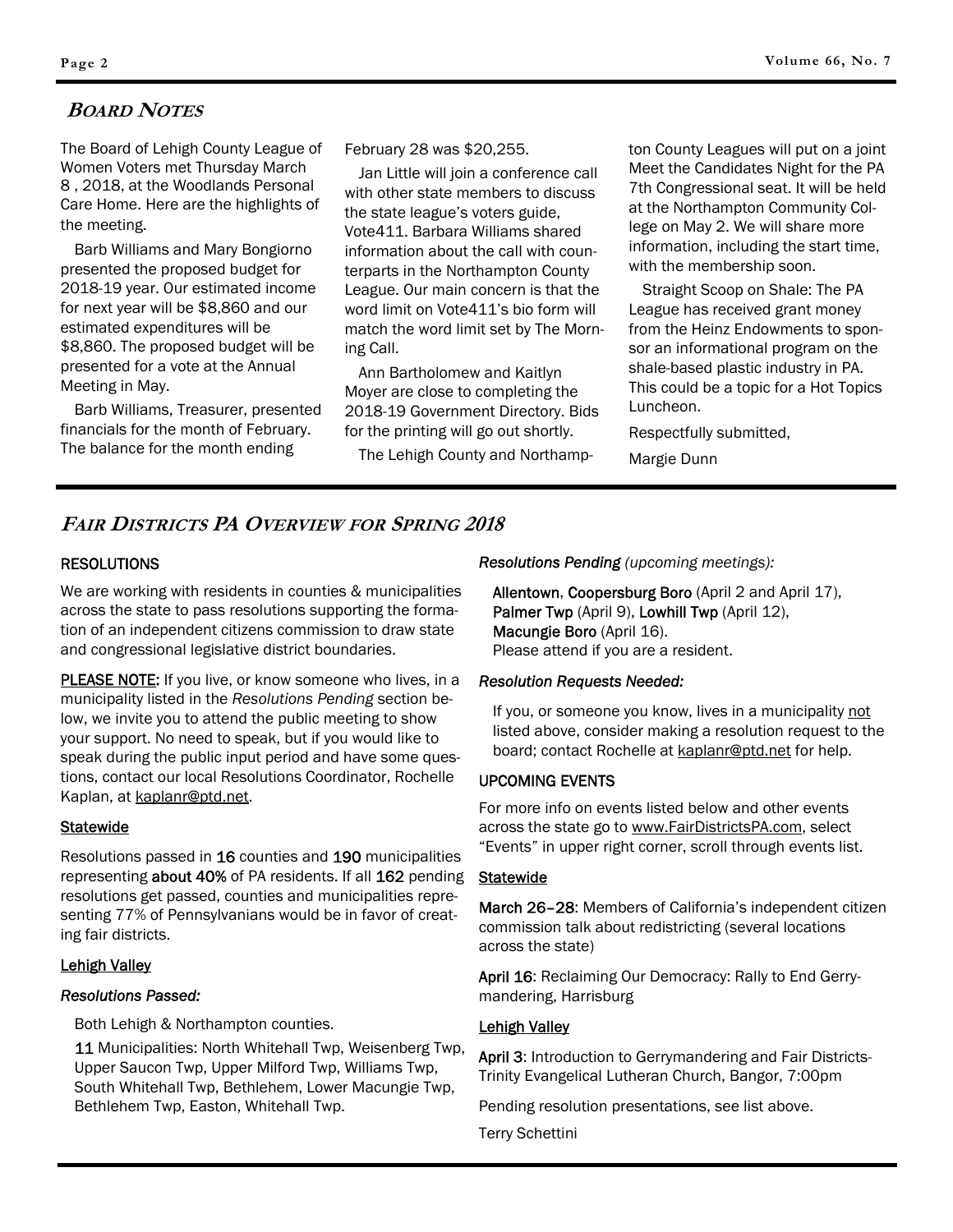### **MARCH HOT TOPIC REVIEW: BIRDS IN DANGER**

Dr. Dan Klem mesmerized us with incredible facts about bird collisions during the March Hot Topics lunch.

Daniel Klem, Sarkis Acopian Professor of Ornithology at Muhlenberg College, spoke about the topic of collisions killing almost a billion defenseless birds annually in United States! Worldwide, the numbers are in the multi-billions every single year, as more and more builders are using plate glass as the façade of most new buildings and high rises.

Dr. Klem explained that, unfortunately, this is not always a newsworthy topic as it may get some coverage only during the fall and spring migratory periods. To put the number in perspective, he stated that, even though the Exxon Valdez accident of 1989 is still referenced today (as far as the quantity of bird killed), it would take 333 Valdez oil spills to come anywhere near the number of bird kills that occur every year!

Considered by most to be the world's leading expert in bird-collision mortality, Dr. Klem explained that he has learned after forty-five years of research that birds and plate glass windows are a very bad combination. The physiology of the birds' eyes does not permit them to see a few yards in front of them as their eyes are focused ahead on the tree line. Because of this, they cannot detect the glass windows in front of them; they see the reflection of the sky and trees and are unable to detect the glass.

He also explained that the true number of bird kills is probably even more than stated for many reasons: animal

scavengers will take away carcasses, vegetation close to buildings will hide the unfortunate birds, and the majority of people are just not looking for these birds. Dr. Klem also explained that most often it is head trauma that kills the birds; if not killing them outright, will lead to paralysis and, later, death from brain injury.

As a worldwide consultant and researcher into how to

prevent the unbelievable number of bird kills, Dr. Klem has determined that the design of the glass can go a long way toward reducing the number. The problem right now is the cost of research, production, and sale of treated glass on a large-scale basis to builders. That said, in a number of places glass with various patterns and markings has been proven to reduce or



eliminate the rate of mortality. Some examples of effective glass installation are the Observation Tower at The Niagara Falls State Park, the new science building at Swarthmore College and the glass corridor between the science

(Continued on page 4)

### April Hot Topic: A Market-based Solution for a Healthy, Livable Climate



Are you concerned about extreme weather disruptions around the world due to climate change? Are you looking for impactful solutions to preserve our planet? April's program will be presented by the Citizens' Climate Lobby (CCL) which is a non-profit, non-partisan, grassroots advocacy organization focused on national policies to address climate change. Their consistently respectful, non-partisan approach to climate education is designed to create a broad, sustainable foundation for climate action across all geographic regions and political

inclinations. By building upon shared values rather than partisan divides, and empowering supporters to work in keeping with the concerns of their local communities, they work towards the adoption of fair, effective, and sustainable climate change solutions—a solution for a healthy and livable planet.

The presentation by Randy Gyory, Pennsylvania State Co-Coordinator for CCL, will focus on CCL's legislative proposal, Revenue Neutral Carbon Fee & Dividend and how it works. CCL's objective is to have this pro-

posal introduced by a member of Congress and passed as legislation.

Please join us on Monday, April 9, at 11:30 a.m. at the Superior Restaurant, 102 State Avenue, Emmaus, PA.

Non members: Please register by emailing **lwvlehigh@yahoo.com** by Thursday, April 5. Optional \$11:00 lunch buffet.

Members: Chris Herbener will email you about making a reservation for this program.

Barbara Williams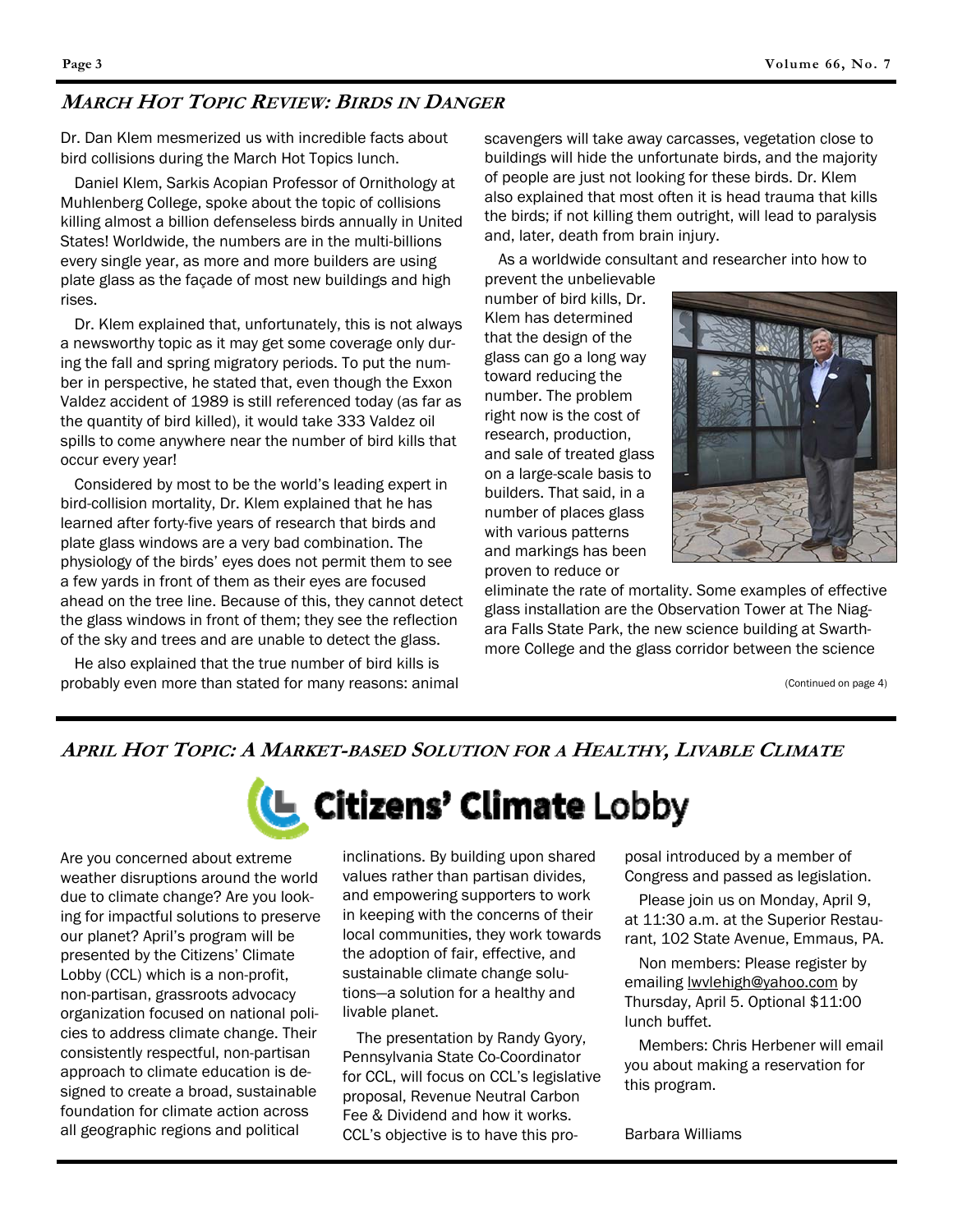### **MEMBERSHIP, APRIL 2018**

The membership booklet is completed and ready for the printers. They will be distributed at the Hot Topics Luncheon on April 9. If you are not able to attend, I will mail it to you.

In the March Voter, I stated that Jeannie Grubb was a doctor at Lehigh Valley Hospital. I discovered that this was incorrect. Jeannie is not a doctor. I apologize for the error.

I am pleased to announce we had a new member join our League in March. Geraldine Green works at Re/Max Unlimited. She believes more people should be involved in voter registration and hopes to learn more about community issues through the League.

Geraldine Green, 14 Cottonwood St., Allentown 18104 484 951-0012; ggreen4homes@gmail.com

### **LEHIGH VALLEY WOMEN'S ADVOCACY COALITION MARCH MEETING**

We had a very informative meeting on March 13th. Henry Moore of The Lazarus House Project spoke to us about finding homes for men and women being released from prison. This project can use financial support, volunteers, mentors and donations. Mr. Moore can be reached at hmoore@lehighchurches.org

For more information on that project as well as the Lehigh Conference of Churches, visit lehighchurches.org.

Emily Reiser of the Crime Victims Council mentioned that April is Sexual Assault Prevention Month and the CVC will be holding events during the month. See the flier below for one event.

Bonnie Winfield, a retired Lafayette College professor, has worked and continues to work with women who are in

**MARCH HOT TOPIC** (Continued from page 3)

buildings at Muhlenberg College. The latter has recorded no bird kills since installation. Incidentally, Dr. Klem was honored for his work at Niagara Falls with a plaque that was erected just outside the tower building.

Even though the price of treated plate glass has come down significantly, Dr. Klem is still very disappointed that environmentally sound and "green" building codes still do not have any building requirements to use this glass at all. He met with the developer(s) of downtown Allentown and was disappointed that, right in his own back yard, there was no interest in using the treated glass as more glass façade buildings will line the landscape of the downtown.

It was disappointing to hear that even at the Johnson Wax Cornell Building of Ornithology and the Hawk Mountain Center care was not taken to use the type of glass that could prevent or lower the number of bird kills! He also shared with the audience that there are far fewer bird kills with wind turbines, especially if they are not placed in sensitive ecological areas.

prison. She uses art as a way to help these women. Bonnie can be reached at BonnieWinfield@mac.com.

We also spoke about the status of bills in Harrisburg that are of concern to our members as well as the current administration's proposal to permit personal beliefs to dictate health care.\*

Mark your calendars now for our next meeting, May 8. Thank you to everyone who attended the meeting.

> *Susan McNamara and Toni Hoffman, Co-Chairs, Lehigh Valley Women's Advocacy Coalition*

\* League members, please contact Janet Little if you want to see the documents we received at the meeting,

Dr. Klem shared many fascinating stories with the audience about his: worldwide consultant experiences, his patents, and how he is determined to continue his research, educate the public and private sectors, and write a book to help spread the word about this tragic phenomenon. Daniel Klem is quite an impressive individual; with all of his science background and impressive research he still sees our role as human beings as stewards of the earth with a duty to protect the lives of these indefensible and beautiful creatures.

Dr. Klem brought a handout with him, describing what we can do as homeowners to try to prevent birds from flying into our windows. We ran out of them. If you are interested in printing one at home, please go to our website, www.lwvlv.org, where you will find a link to the flyer in the section about events.

Mary Erdman, Program Chair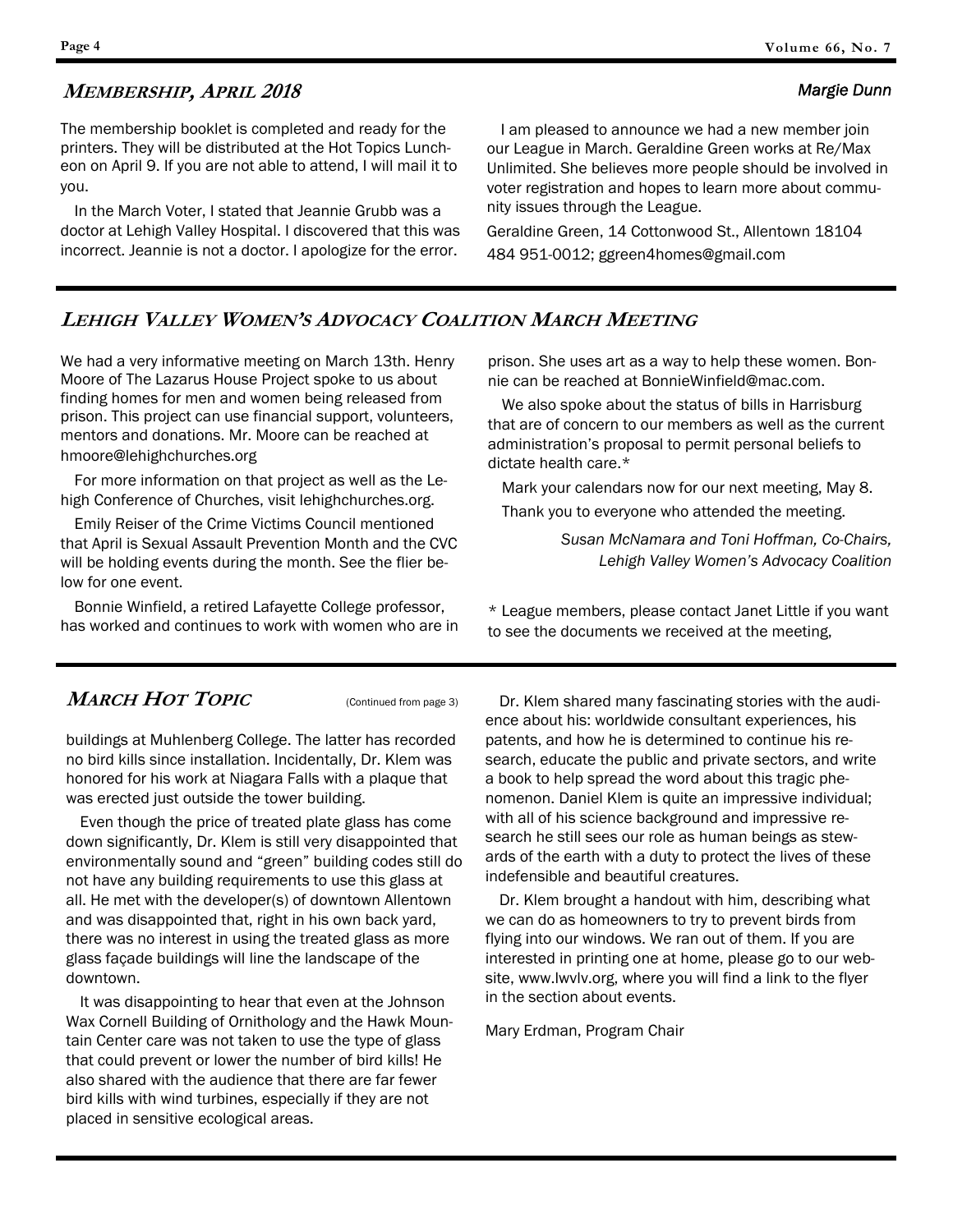### **FAIR DISTRICTS PA UPDATE**

This past month has been a very busy and productive month for both of the local chapters in Lehigh and Northampton counties as well as our statewide efforts. As we head into spring, we are getting closer to the date of June 30th, when we need to see a bill passed by both houses to continue the process of creating an amendment to the State Constitution. As a reminder, this amendment will take the redrawing of district lines out of the hands of politicians and into the hands of an independent citizens' commission of 11 people: four Democrats, four Republicans and three citizens who are NOT registered with either of the two major parties.

Each of our activities is part of a groundswell of support for this amendment, one as important as the others. If you can participate in *any* of our activities; you will be contributing to a very worthy cause of bringing back representative democracy to the citizens of Pennsylvania. We need your help *now!* Here is a listing of activities:

Resolutions: In a separate article on page 3, Terry Schettini (League member and public speaker for FDPA) updates us on municipalities that are in the process of adopting or that have adopted resolutions to show their support for impartial, fair, and transparent redistricting, and call on all levels of government above them to do the same. The numbers of local and state-wide municipalities that have supported fair redistricting practices are quite impressive. Is your municipality on the list?

Public information and action meetings: We have had successful turnouts in Bethlehem and in Macungie of citizens from each of the legislative districts where those legislators have refused to sponsor HB 722. We just had a very productive public information session at the Union Lutheran Church in Schnecksville on March 11. All of our State Senators in Lehigh and Northampton counties have co-authored or supported SB 22: Mario Scavello (R), Lisa Boscola (D) and Pat Browne (R). The only state representatives from Lehigh County who have NOT supported HB 722 are Ryan Mackenzie (R), Zach Mako (R) and Gary Day (R). In Northampton County, we are hoping to get the support of Marcia Hahn (R) and Bob Emrick (R). We are beginning to see some movement in at least one of these state representatives.

Legislative visits: We continue to assist constituents who would like to visit their representatives and express their desire to see these legislators co-sponsor HB 722. We now have 109 legislative (state representative) cosponsors. That means that 54 percent of the state house cosponsors the bill, breaking the record for the most number of cosponsors in a *single* legislative session. But, we really would like to see the outstanding local representatives become co-sponsors and push that number higher.

Letters to the Editor: We have been averaging about a letter a week in both The Morning Call and the Easton Express. We welcome our members to contribute a letter to the editor and we will assist you in any way we can.

Postcards: We will provide you with postcards to either "thank" your legislator or to "request" your legislator to support HB 722.

Requests for Speakers: If you would like a speaker from Fair Districts to come to your organization or even to your home (groups of about 15), to give a background on gerrymandering and answer any of your questions, we will be more than happy to fulfill your request. Both Terry Schettini and I (Mary Erdman) are League members as well as Public Speakers for Fair Districts PA. Fritz Walker is also a Public Speaker for FDPA; however, as a board member of Cease Fire PA, he is very, very busy with many gun-issuerelated activities right now, which is discussed in a separate article.

Two special upcoming events: These are described in two separate articles: Rally Day in Harrisburg and Town Halls with three members of the California Citizens Redistricting Commission.

If you are interested in participating in any of the above, please contact me at **maryc.erdman@gmail.com** or Terry-Schettini@gmail.com and we will help direct you. We need as many of you as possible to help make your vote count and to rid Pennsylvania of gerrymandering!

Mary Erdman

### **ANNUAL MEETING AND BUDGET**

At the May annual meeting we will adopt a budget for 2018–2019. The board approved the budget prepared by the budget committee, chaired by Mary Bongiorno, at the April board meeting.

Our bylaws require members to see a copy in advance of voting at the annual meeting. It is attached to this Voter, but only in the edition that is being sent to members.

Please look through the budget and make notes if you have any questions. Don't forget to make your reservation for the annual meeting lunch!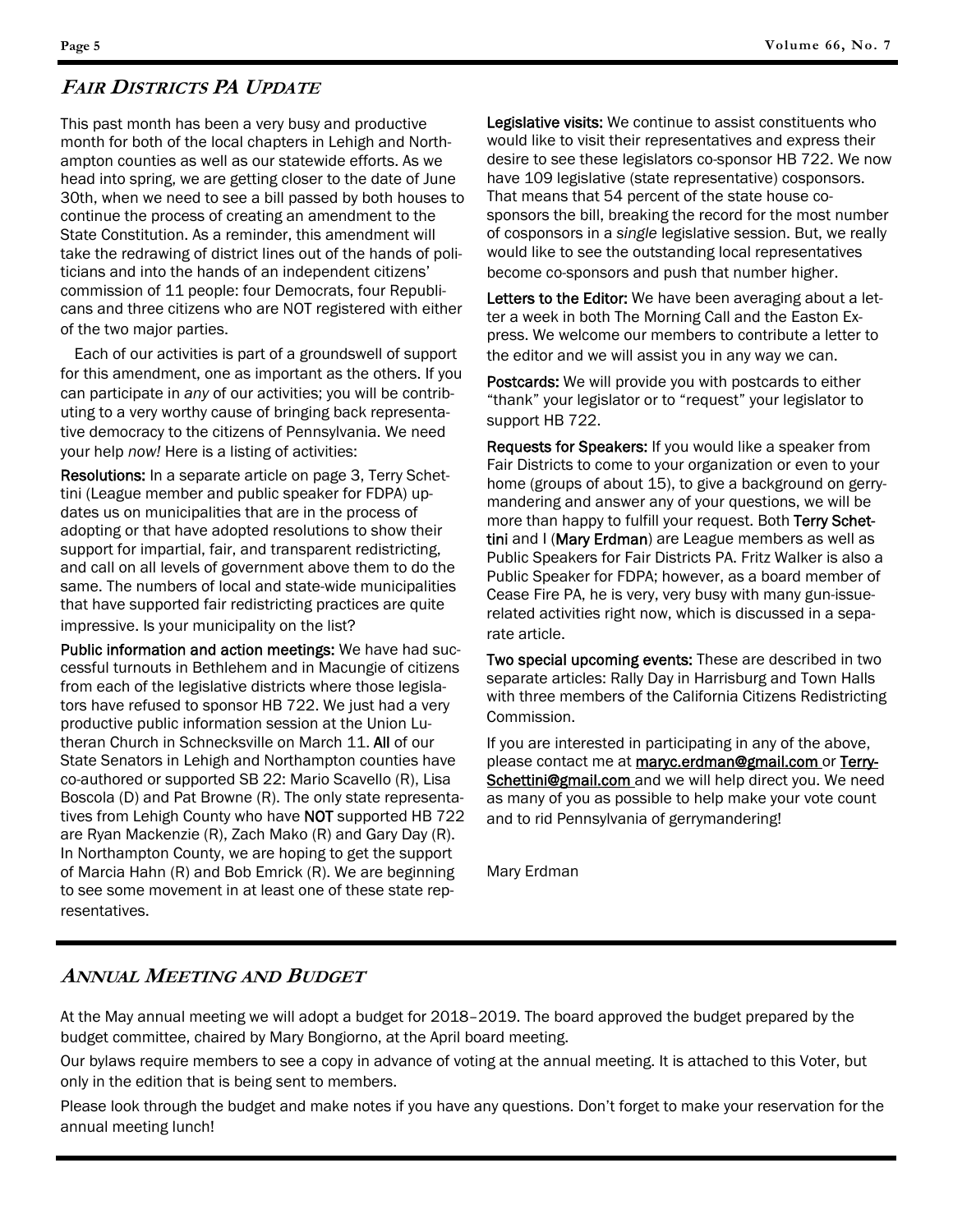# **TWO NOTEWORTHY FDPA EVENTS**

1. First Senate Hearing of SB 22. Since February of 2017, SB 22 has sat in the Senate State Government Committee without any discussion, debates or vote. Finally, Senator Mike Folmer (R), Chairman of the Committee, has agreed to hold a hearing on SB 22 as well as SB 243, SB 464 and SB 767. All of these bills address changing the process of how the redrawing of districts is determined.

 Everyone is invited to attend this hearing on: Tuesday, March 27, 2018, at 9:00 am in Hearing Room 1 of the North Office Building. You are also invited to wear Fair Districts t-shirts.



2. Three members of the award-winning California citizens independent redistricting commission will be sharing their experiences at four town hall meetings. The times and places are listed below. If you are interested, go to the Fair Districts PA website to register. The sessions are free. Invite your friends, elected officials and legislators to attend as well. Dates and Locations:

 Monday, March 26, 7 PM - Widener Law School Auditorium, Harrisburg Tuesday, March 27, 7 PM - Park Forest Middle School, State College Wednesday, March 28, 2 PM - Montgomery County Community College Science Center, Blue Bell Wednesday, March 28, 7 PM - PA Academy of Fine Arts, Philadelphia

If you are interested; please consider carpooling to any of these events.

# **FDPA RALLY DAY**



Mark your calendars for Tuesday, April 16th, and join us for a statewide rally at the Capitol Building to show your support for Fair Districts. The Rally will be organized by FDPA and endorsing organizations, allies, supporters and friends are all welcome to join us in Harrisburg to reclaim our democracy!

The day will be packed with many activities besides the actual rally. Here is the tentative schedule:

- 10:30 am: Arrive, take tours, attend House or Senate sessions. Gather at The State Museum of PA to get t-shirts and other rally materials and attend information sessions.
- 11:00 am -12:30 pm: Half-hour information and update sessions in The State Museum of PA auditorium.
- 12:00 pm 1:30 pm: Bring your own lunch, visit a nearby eatery or get lunch in the Capitol cafeteria.
- 1:30 pm: Walk to the Pennsylvania State Capitol building for the Rally, which will be inside the Rotunda. Leave time to get through security.

2:30 pm: Rally begins.

4:00 pm: Meet buses to head home.

Transportation – FDPA-organized rally buses. Go to the website and let them know you are coming. Based on responses, there will be details about the buses later.

For information, go to the Fair Districts PA website **www.fairdistrictspa.com** and stay tuned for updated information. Look under EVENTS.

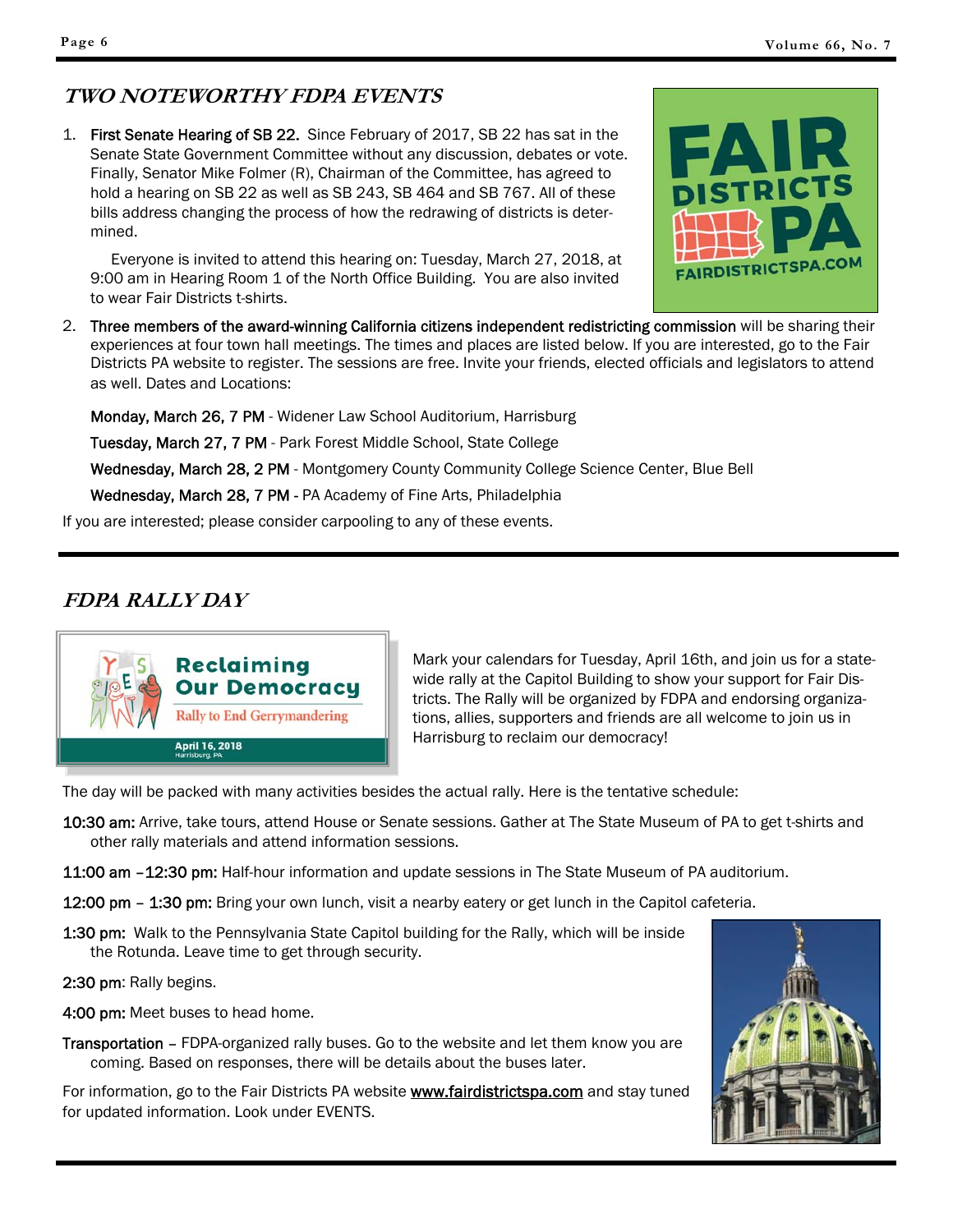### **ELECTION 2018**

The deadline has passed for candidates in the 2018 General Primary Election who have filed their nominating petitions to have their names withdrawn. We have some interesting races in Lehigh County, in addition to the contest for election in the new 7th Congressional District. As League members, we are expected to know more than many of us do in fact know, so here's your crib sheet for when your friends ask you who is running for state rep or state senator.

### State Legislative Districts in numerical order:

District 22: Allentown wards 1, 2, 3, 4, 5, 6 (div 1), 7, 8 (divs 1, 2), 9, 10 (div 1), 11 (divs 1, 2), 12, 14 (div 2), 16, 19.

### Democratic ballot:

Peter Schweyer, Allentown

Republican ballot: No candidates

District 131: In Lehigh County, Townships of Lower Milford; Salisbury (Ward 3, div 1); Upper Milford; Upper Saucon. Boroughs of Coopersburg, Emmaus. In Northampton County: part of Lower Saucon Township. In Montgomery County, Upper Hanover Township, Boroughs of East Greenville, Pennsburg, Red Hill.

### Democratic ballot:

Andy Lee, Upper Saucon Township

### Republican ballot:

Vicki Lightcap, Pennsburg Borough

Bev Plosa-Bowser, Upper Hanover Township

Justin J Simmons, Upper Saucon Township

District 132: Allentown wards 6 (div 2), 8 (divs 3, 4, 5, 6, 7), 10 (divs 3, 4), 11 (divs 3, 4, 5, 6, 7), 13, 14 (div 1), 15, 17, 18. South Whitehall Twp districts 1, 2, 7.

### Democratic Ballot:

Mike Schlossberg, Allentown

### Republican Ballot: No candidates

District 133: Lehigh County portion of the City of Bethlehem. Townships of Hanover; Salisbury wards 1, 2, 3 (div 2); Whitehall districts 1, 2, 3, 4, 5, 6, 8, 9, 12. Boroughs of Catasauqua, Coplay, Fountain Hill.

### Democratic Ballot:

Jeanne McNeill, Whitehall Township

### Republican Ballot: No candidates

District 134: In Lehigh County, Townships of Lower Macungie; Salisbury wards 4, 5; South Whitehall districts 3, 4. Boroughs of Alburtis, Macungie. In Berks County: Townships of Hereford, Longswamp, Richmond, Rockland; Borough of Topton.

### Democratic Ballot:

Tom Applebach, Lower Macungie Township

### Republican Ballot:

Ron Beitler, Lower Macungie Township

Ryan E. Mackenzie, Lower Macungie Township

District 183: in Lehigh County, Townships of South Whitehall districts 5, 6, 8; Washington; Whitehall districts 7, 10, 11. Borough of Slatington. In Northampton County: Allen Township, Lehigh Township, Moore Township, Beersville and Klecknersville districts. Boroughs of North Catasauqua, Northampton, Walnutport.

### Democratic Ballot:

Jason Ruff, Slatington

### Republican Ballot:

Zach Mako, Lehigh Township

Cindy Miller, Lehigh Township

District 187, In Lehigh County, Townships of Heidelberg, Lowhill, Lynn, North Whitehall, Upper Macungie, Weisenberg. In Berks County, Maxatawny Township; Boroughs of Kutztown, Lyons.

### Democratic Ballot:

Archie Follweiler, Kutztown

### Republican Ballot:

Gary Day, Heidelberg Township

### State Senatorial Districts, in numerical order:

District 16, City of Allentown. Townships of Heidelberg, Lower Macungie, Lower Milford, Lowhill, Lynn, North Whitehall, South Whitehall, Upper Macungie, Upper Milford, Upper Saucon, Washington, Weisenberg. Boroughs of Alburtis, Coopersburg, Macungie, Slatington.

### Democratic Ballot:

Mark Pinsley, South Whitehall Township

### Republican Ballot:

Pat Browne, Allentown

District 18, Lehigh County portion of City of Bethlehem. Townships of Hanover, Salisbury, Whitehall. Boroughs of Catasauqua, Coplay, Emmaus, Fountain Hill. Part of Northampton County.

### Democratic Ballot:

Lisa Boscola, Bethlehem Township

Republican Ballot: No candidates